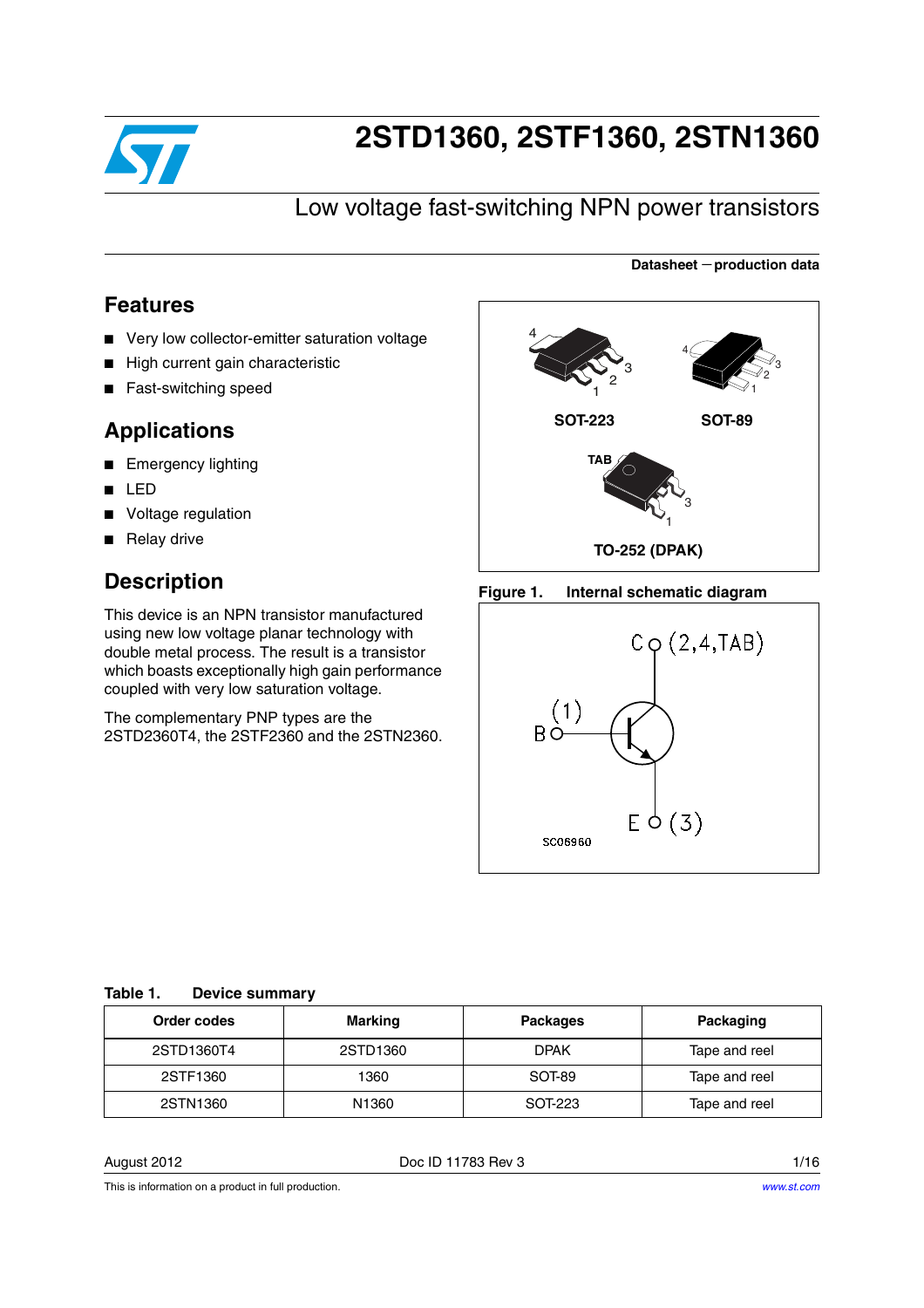# **1 Absolute maximum ratings**

|                         |                                         | Value        |               |                |              |
|-------------------------|-----------------------------------------|--------------|---------------|----------------|--------------|
| Symbol                  | <b>Parameter</b>                        | 2STD1360     | 2STF1360      | 2STN1360       | Unit         |
|                         |                                         | <b>DPAK</b>  | <b>SOT-89</b> | <b>SOT-223</b> |              |
| V <sub>CBO</sub>        | Collector-base voltage<br>$(I_F = 0)$   |              | 80            |                | v            |
| V <sub>CEO</sub>        | Collector-emitter voltage ( $I_B = 0$ ) |              | 60            |                | v            |
| V <sub>EBO</sub>        | Emitter-base voltage<br>$(I_C = 0)$     | 6            |               |                | v            |
| $I_{\rm C}$             | Collector current                       | 3            |               |                | A            |
| $I_{CM}$                | Collector peak current ( $t_P < 5$ ms)  | 5            |               |                | A            |
| $I_{\mathsf{B}}$        | Base current                            | 0.2          |               |                | A            |
| $I_{BM}$                | Base peak current ( $t_P < 5$ ms)       | 0.4          |               | A              |              |
| $P_{TOT}$               | Total dissipation at $T_{amb}$ = 25 °C  | 15           | 1.4           | 1.6            | w            |
| $T_{\text{stg}}$        | Storage temperature                     | $-65$ to 150 |               |                | $^{\circ}$ C |
| $\mathsf{T}_\mathsf{J}$ | Max. operating junction temperature     | 150          |               |                | $^{\circ}C$  |

#### **Table 2. Absolute maximum ratings**

#### **Table 3. Thermal data**

| Symbol     | <b>Parameter</b>                    |     | <b>DPAK</b> |    | SOT-89   SOT-223   Unit |                    |
|------------|-------------------------------------|-----|-------------|----|-------------------------|--------------------|
| $R_{thJA}$ | Thermal resistance junction-ambient | Max |             | 89 | 78                      | $\rm ^{\circ}$ C/W |

1. Device mounted on a PCB area of 1 cm<sup>2</sup>

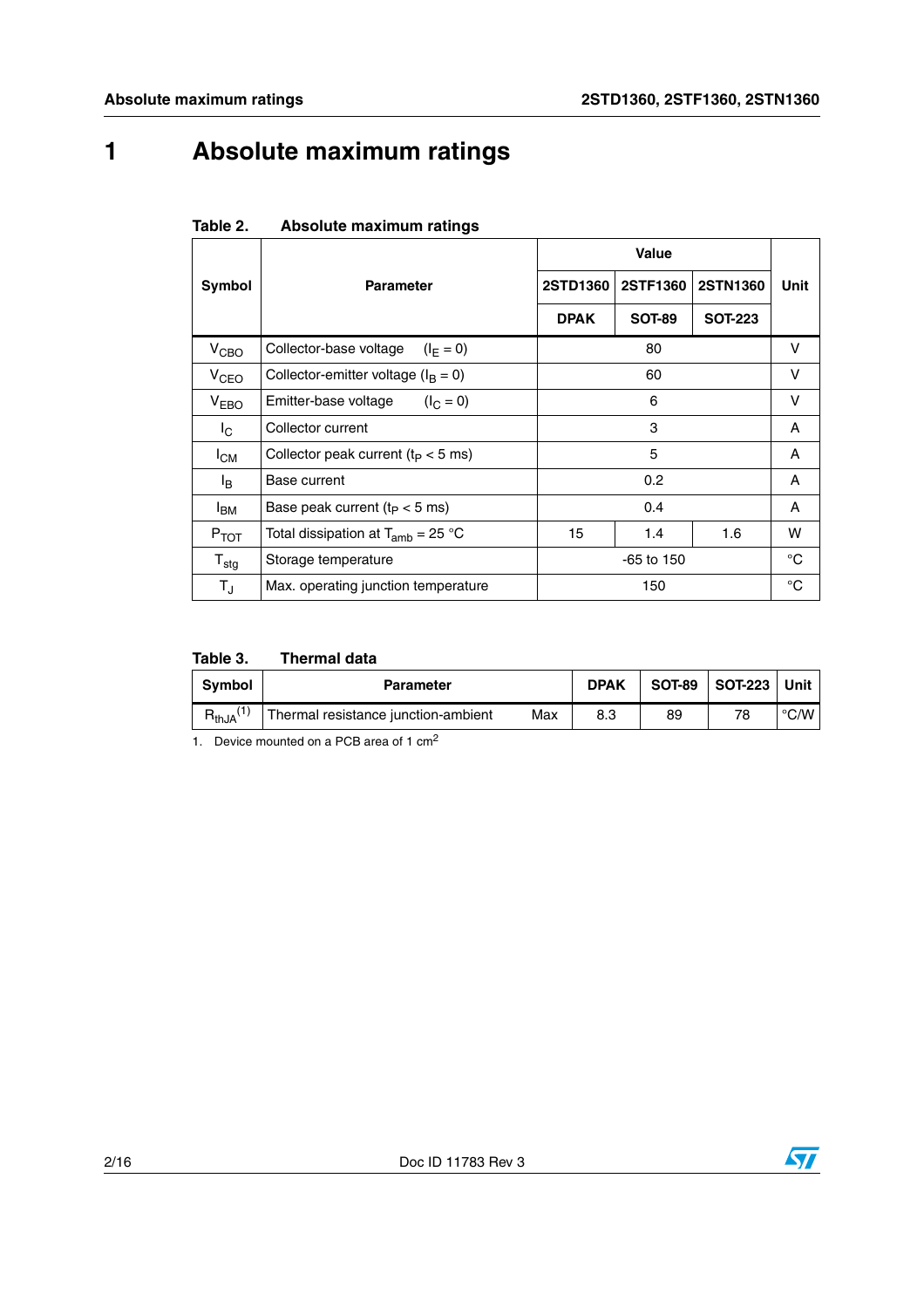# **2 Electrical characteristics**

 $T_{\text{CASE}} = 25^{\circ}\text{C}$ ; unless otherwise specified.

| Symbol                       | <b>Parameter</b>                         | <b>Test conditions</b>                                                                      | Min.      | Typ.       | Max.       | Unit     |
|------------------------------|------------------------------------------|---------------------------------------------------------------------------------------------|-----------|------------|------------|----------|
| $I_{CBO}$                    | Collector cut-off current<br>$(I_F = 0)$ | $V_{CB}$ = 80 V                                                                             |           |            | 100        | nA       |
| <b>LEBO</b>                  | Emitter cut-off current<br>$(I_C = 0)$   | $V_{FB} = 6 V$                                                                              |           |            | 100        | nA       |
| $V_{BE(on)}$                 | Base-emitter on voltage                  | $V_{CF}$ = 2 V<br>$I_C = 100 \text{ mA}$                                                    | 630       | 650        | 730        | mV       |
| $V_{CE(sat)}(1)$             | Collector-emitter<br>saturation voltage  | $I_C = 2 A$ $I_B = 100 mA$<br>$I_C = 3 A$ $I_B = 150 mA$                                    |           | 130<br>180 | 300<br>500 | mV<br>mV |
| $V_{BE(sat)}$ <sup>(1)</sup> | Base-emitter saturation<br>voltage       | $I_C = 2 A$ $I_B = 100 mA$                                                                  |           | 0.9        | 1.2        | V        |
| $h_{FF}$ <sup>(1)</sup>      | DC current gain                          | $I_C = 100 \text{ mA}$ $V_{CF} = 2 \text{ V}$<br>$I_C = 1 \text{ A}$ $V_{CF} = 2 \text{ V}$ | 80<br>160 |            | 400        |          |
|                              | Resistive load                           |                                                                                             |           |            |            |          |
| $t_{d}$                      | Delay time                               | $I_C = 3 A$ $V_{CC} = 10 V$                                                                 |           | 17         | 20         | ns       |
| $t_{r}$                      | Rise time                                | $I_{B(0n)} = -I_{B(off)} = 300 \text{ mA}$                                                  |           | 81         | 100        | ns       |
| $t_{\rm s}$                  | Storage time                             | $V_{BE(off)} = -5 V$                                                                        |           | 620        | 720        | ns       |
| $t_{\rm f}$                  | Fall time                                |                                                                                             |           | 54         | 65         | ns       |
| $f_T$                        | Transition frequency                     | $I_C = 0.1 \text{ A}$ $V_{CE} = 10 \text{ V}$                                               |           | 130        |            | MHz      |

#### **Table 4. Electrical characteristics**

1. Pulse test: pulse duration  $\leq 300$  µs, duty cycle  $\leq 2$  %

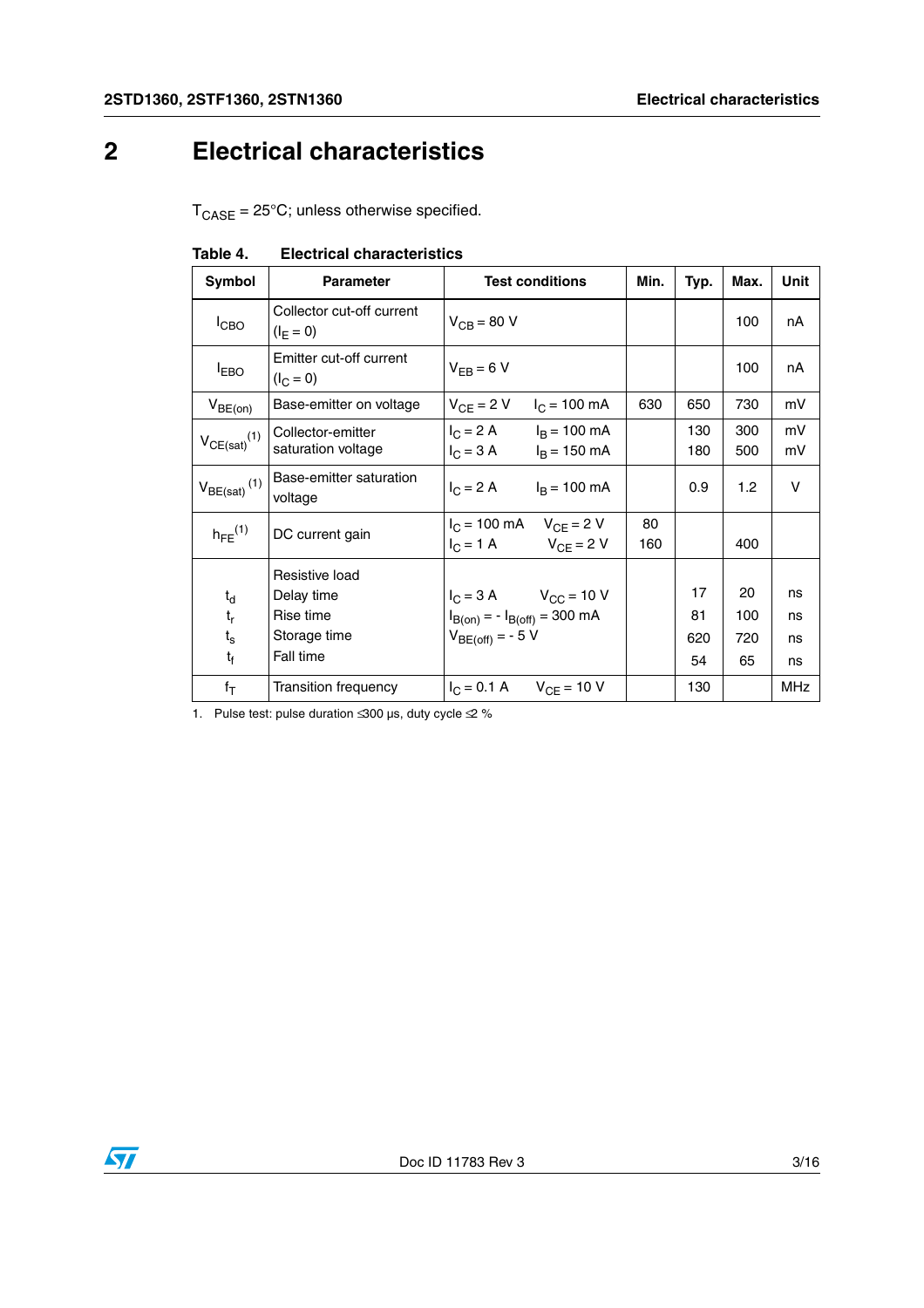### **2.1 Typical characteristics (curves)**





 $h_{FE} = 10$ 

 $t_{\rm r}$ 





╤

 $V_{\text{CC}} = 10V$ 

 $t_{\rm d}$ 

 $0.5$ 

 $\overline{1}$ 

 $1.5$ 

 $2.0$ 

 $2.5$ 

 $V_{BE(off)} = -5V$ 

 $f(ns)$ 

100

 $10$ 

 $\overline{1}$  $\circ$ 





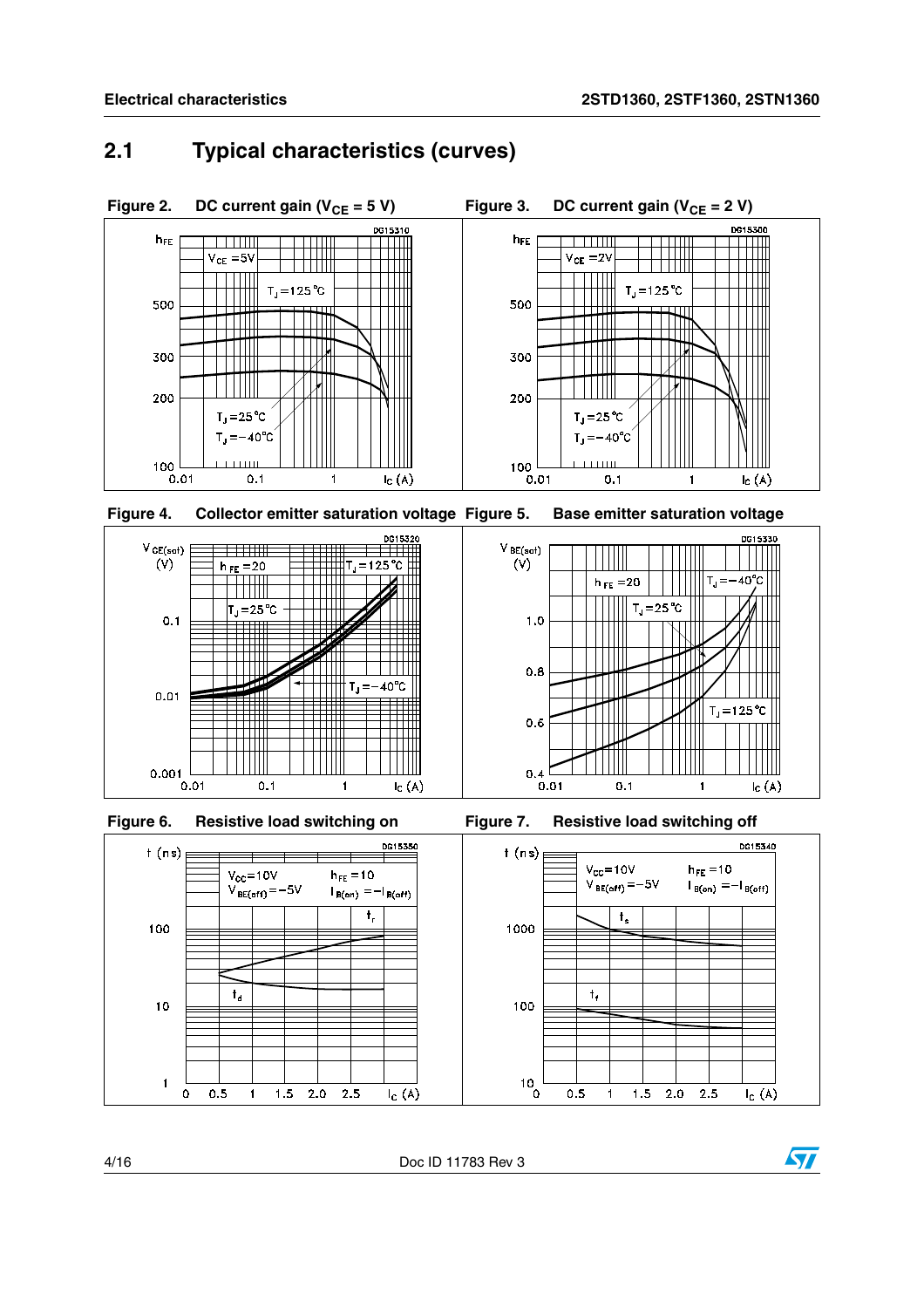#### **2STD1360, 2STF1360, 2STN1360 Electrical characteristics**

#### **Figure 8. Capacitance**



## **2.2 Test circuits**

#### **Figure 9. Resistive load switching**



1. Fast electronic switch

2. Non-inductive resistor

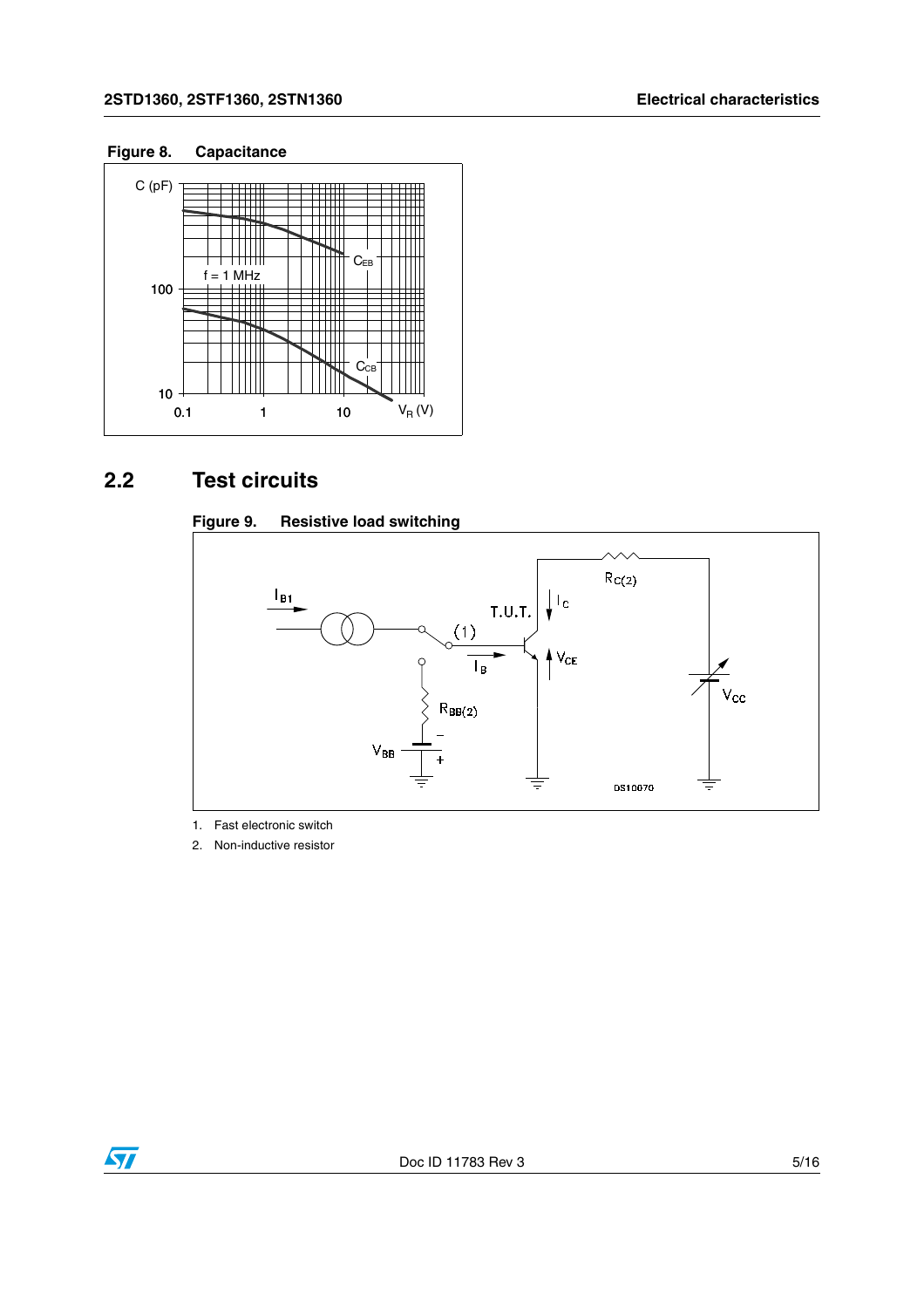## **3 Package mechanical data**

In order to meet environmental requirements, ST offers these devices in different grades of ECOPACK $^{\circledR}$  packages, depending on their level of environmental compliance. ECOPACK $^{\circledR}$ specifications, grade definitions and product status are available at: *[www.st.com](http://www.st.com)*. ECOPACK® is an ST trademark.

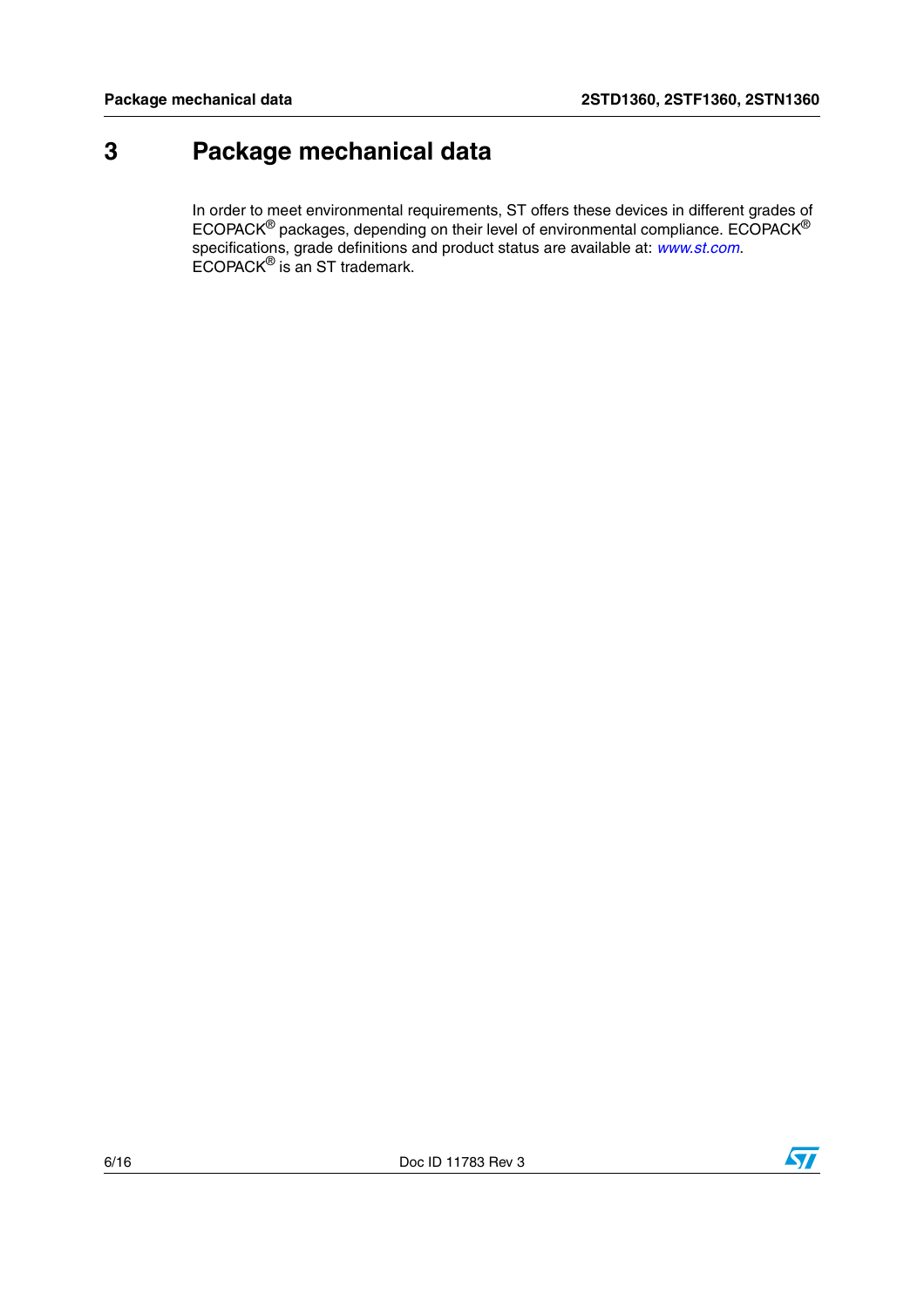|                                   |                    | $\mathop{\text{mm}}\nolimits$ |              |
|-----------------------------------|--------------------|-------------------------------|--------------|
| Dim.                              | Min.               | Typ.                          | Max.         |
| $\overline{A}$                    | 2.20               |                               | 2.40         |
| A <sub>1</sub>                    | 0.90               |                               | 1.10         |
| A <sub>2</sub>                    | 0.03               |                               | 0.23         |
| $\sf b$                           | 0.64               |                               | 0.90         |
| b4                                | 5.20               |                               | 5.40         |
| $\mathtt{C}$                      | 0.45               |                               | 0.60         |
| c2                                | 0.48               |                               | 0.60         |
| $\mathsf D$                       | 6.00               |                               | 6.20         |
| D <sub>1</sub>                    |                    | 5.10                          |              |
| $\mathsf E$                       | 6.40               |                               | 6.60         |
| E <sub>1</sub>                    |                    | 4.70                          |              |
| $\mathsf{e}% _{t}\left( t\right)$ |                    | 2.28                          |              |
| e1                                | 4.40               |                               | 4.60         |
| $\boldsymbol{\mathsf{H}}$         | 9.35               |                               | 10.10        |
| L                                 | $\mathbf{1}$       |                               |              |
| L1                                |                    | 2.80                          |              |
| L2                                |                    | 0.80                          |              |
| $\mathsf{L}4$                     | 0.60               |                               | $\mathbf{1}$ |
| $\mathsf R$                       |                    | 0.20                          |              |
| V <sub>2</sub>                    | $\mathsf{O}^\circ$ |                               | $8^{\circ}$  |

**Table 5. DPAK (TO-252) mechanical data**

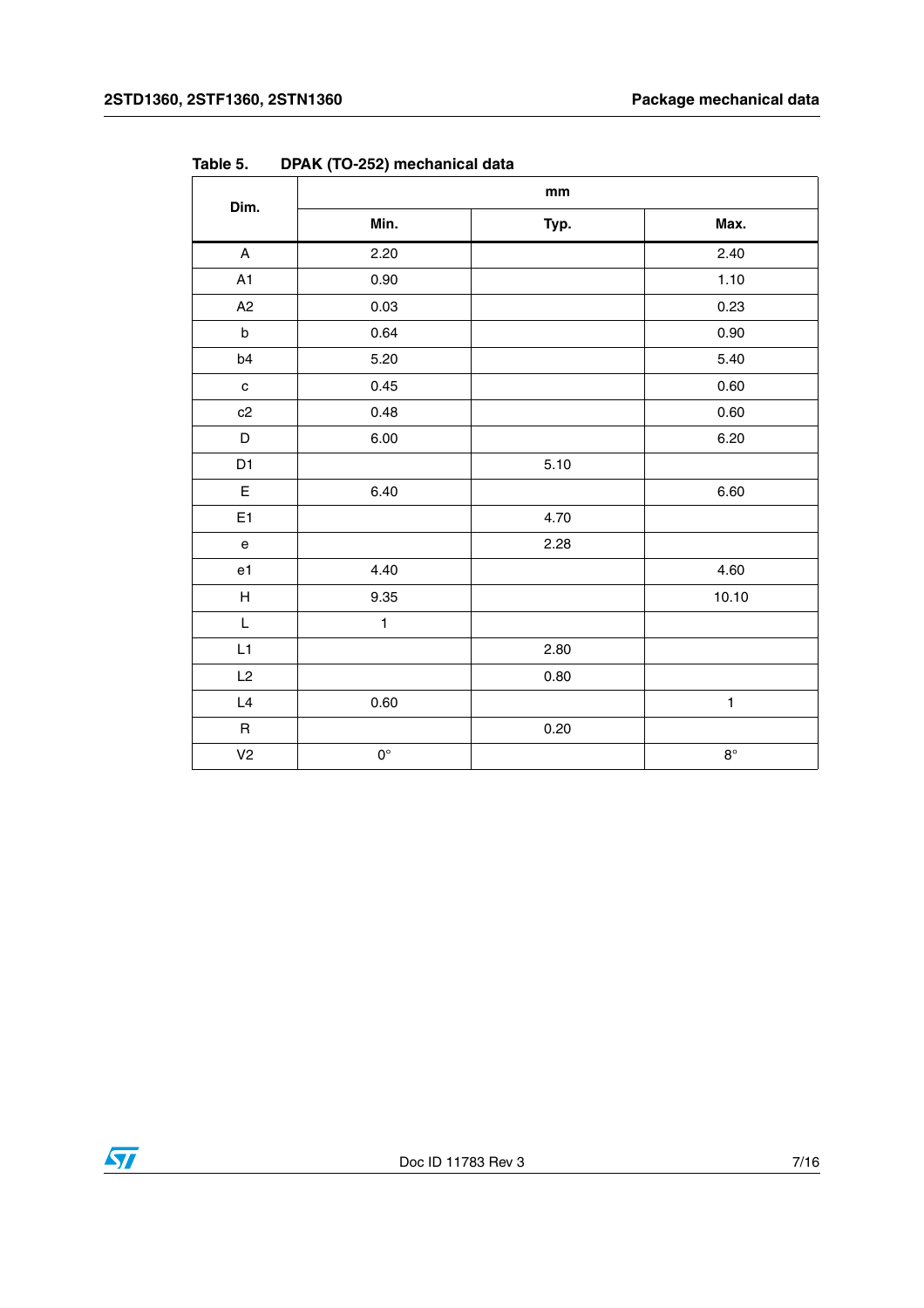



### **Figure 11. DPAK footprint(a)**



a. All dimensions are in millimeters



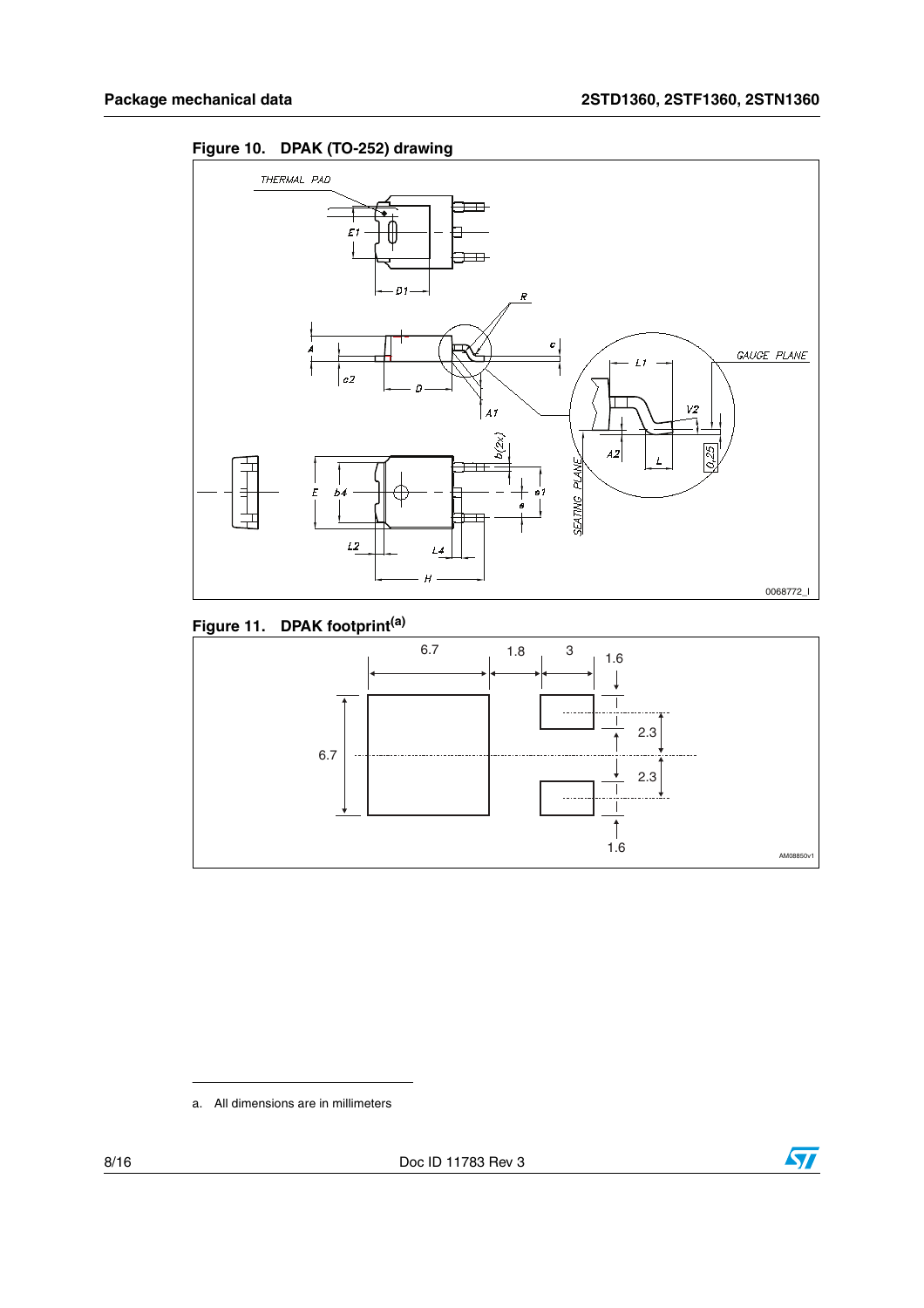| <b>Tape</b>    |       |                | Reel        |           |      |
|----------------|-------|----------------|-------------|-----------|------|
| Dim.           | mm    |                | Dim.        | mm        |      |
|                | Min.  | Max.           |             | Min.      | Max. |
| A <sub>0</sub> | 6.8   | $\overline{7}$ | A           |           | 330  |
| B0             | 10.4  | 10.6           | B           | 1.5       |      |
| B1             |       | 12.1           | $\mathsf C$ | 12.8      | 13.2 |
| D              | 1.5   | 1.6            | D           | 20.2      |      |
| D <sub>1</sub> | 1.5   |                | G           | 16.4      | 18.4 |
| E              | 1.65  | 1.85           | ${\sf N}$   | 50        |      |
| F              | $7.4$ | $7.6\,$        | $\top$      |           | 22.4 |
| K <sub>0</sub> | 2.55  | 2.75           |             |           |      |
| P <sub>0</sub> | 3.9   | 4.1            |             | Base qty. | 2500 |
| P1             | 7.9   | 8.1            |             | Bulk qty. | 2500 |
| P <sub>2</sub> | 1.9   | 2.1            |             |           |      |
| $\mathsf{R}$   | 40    |                |             |           |      |
| $\mathsf T$    | 0.25  | 0.35           |             |           |      |
| W              | 15.7  | 16.3           |             |           |      |

**Table 6. DPAK (TO-252) tape and reel mechanical data**

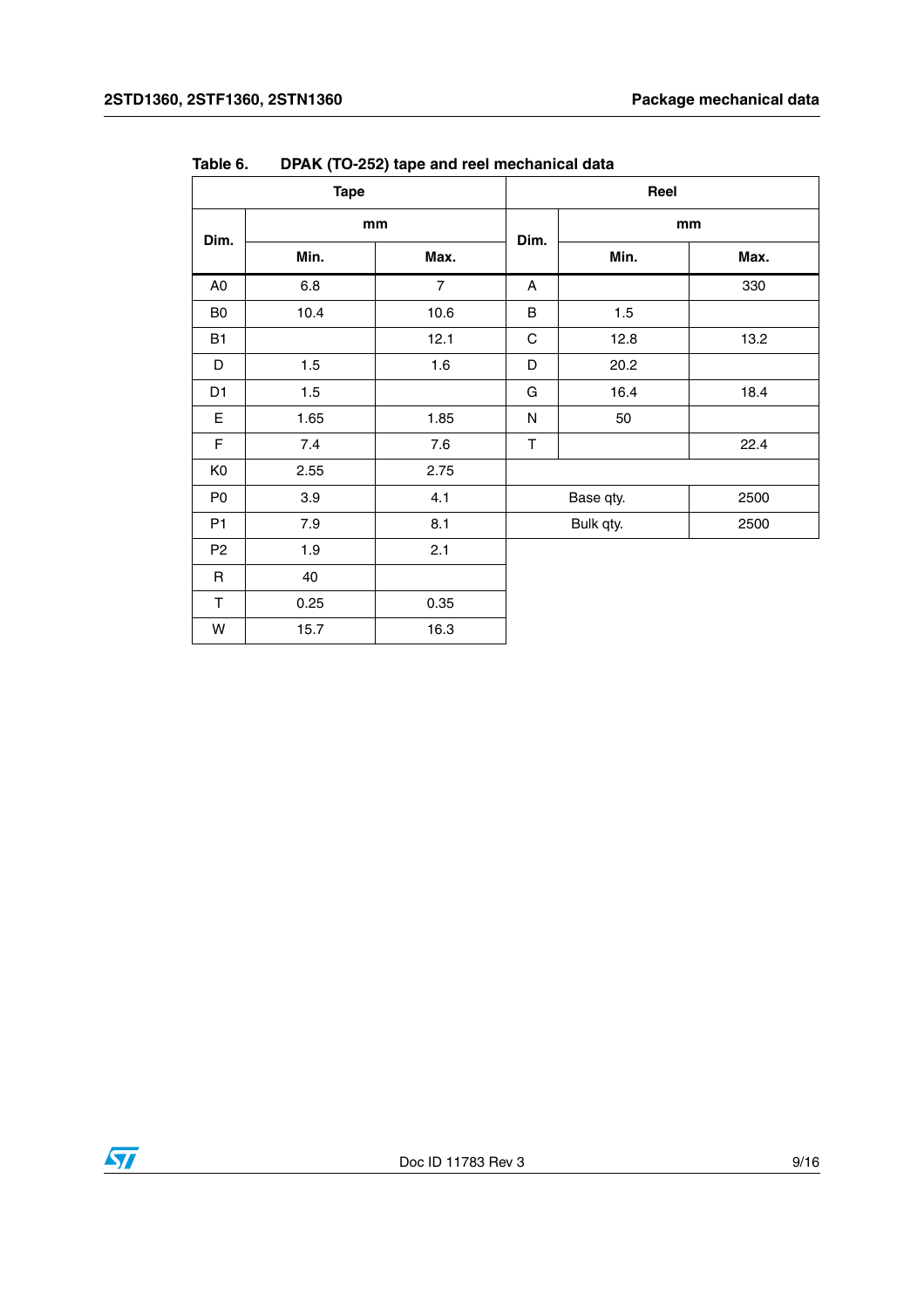

**Figure 12. Tape for DPAK (TO-252)**







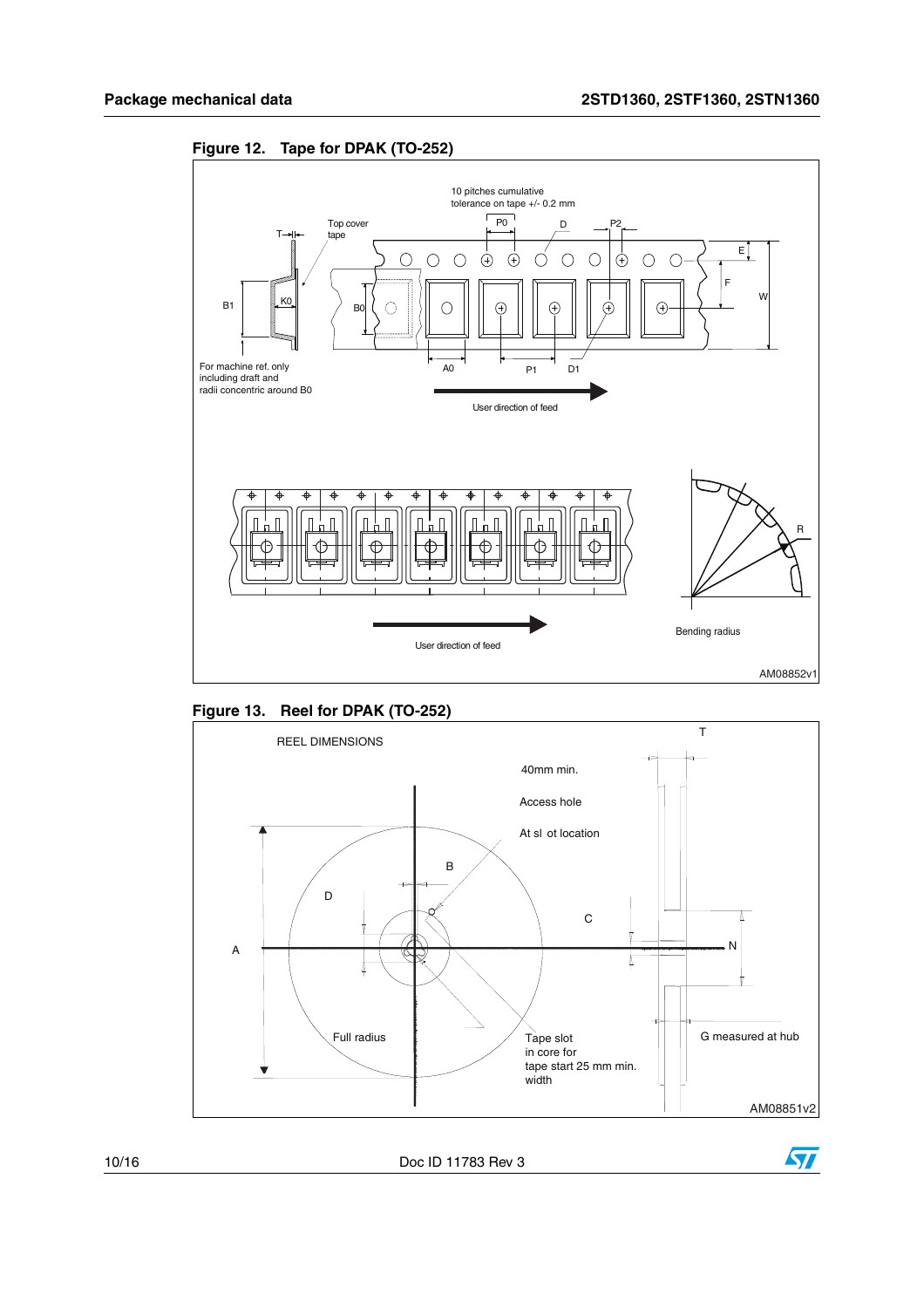| Dim.                                       | $\mathop{\text{mm}}\nolimits$ |            |             |  |  |
|--------------------------------------------|-------------------------------|------------|-------------|--|--|
|                                            | Min.                          | Typ.       | Max.        |  |  |
| $\mathsf A$                                | 1.40                          |            | 1.60        |  |  |
| $\sf B$                                    | 0.44                          |            | 0.56        |  |  |
| <b>B1</b>                                  | 0.36                          |            | 0.48        |  |  |
| $\mathbf C$                                | 0.35                          |            | 0.44        |  |  |
| C <sub>1</sub>                             | 0.35                          |            | 0.44        |  |  |
| $\mathsf D$                                | 4.40                          |            | 4.60        |  |  |
| D1                                         | 1.62                          |            | 1.83        |  |  |
| D <sub>3</sub>                             |                               | 0.90       |             |  |  |
| $\mathsf E$                                | 2.29                          |            | 2.60        |  |  |
| $\mathsf{e}% _{0}\left( \mathsf{e}\right)$ | 1.42                          |            | 1.57        |  |  |
| e1                                         | 2.92                          |            | 3.07        |  |  |
| $\boldsymbol{\mathsf{H}}$                  | 3.94                          |            | 4.25        |  |  |
| H1                                         | 2.70                          |            | 3.10        |  |  |
| Κ                                          | $1^{\circ}$                   |            | $8^{\circ}$ |  |  |
| L                                          | 0.89                          |            | 1.20        |  |  |
| $\sf R$                                    |                               | 0.25       |             |  |  |
| $\boldsymbol{\beta}$                       |                               | $90^\circ$ |             |  |  |

| Table 7. |  | SOT-89 mechanical data |  |
|----------|--|------------------------|--|
|----------|--|------------------------|--|

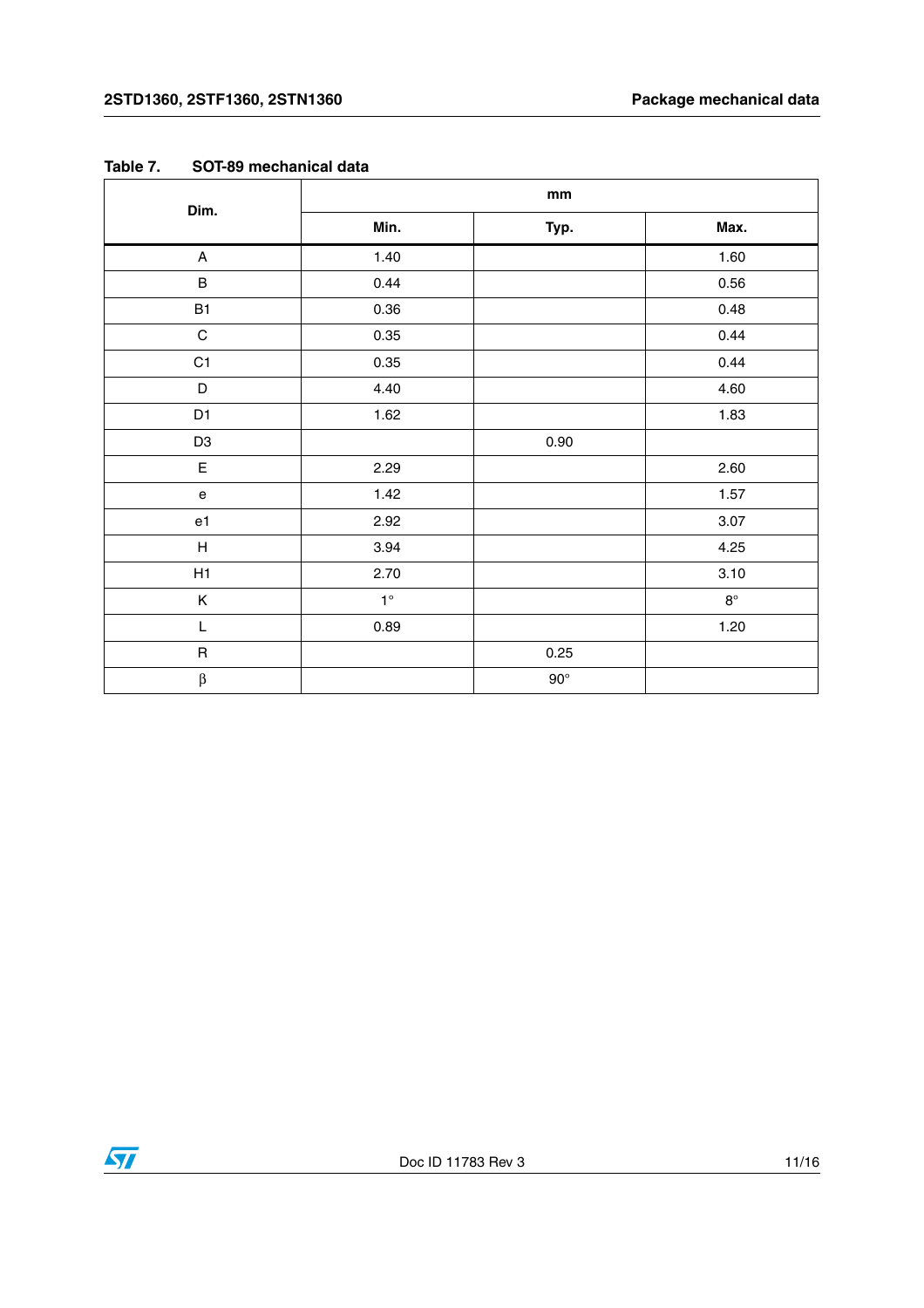

**Figure 14. SOT-89 drawings**

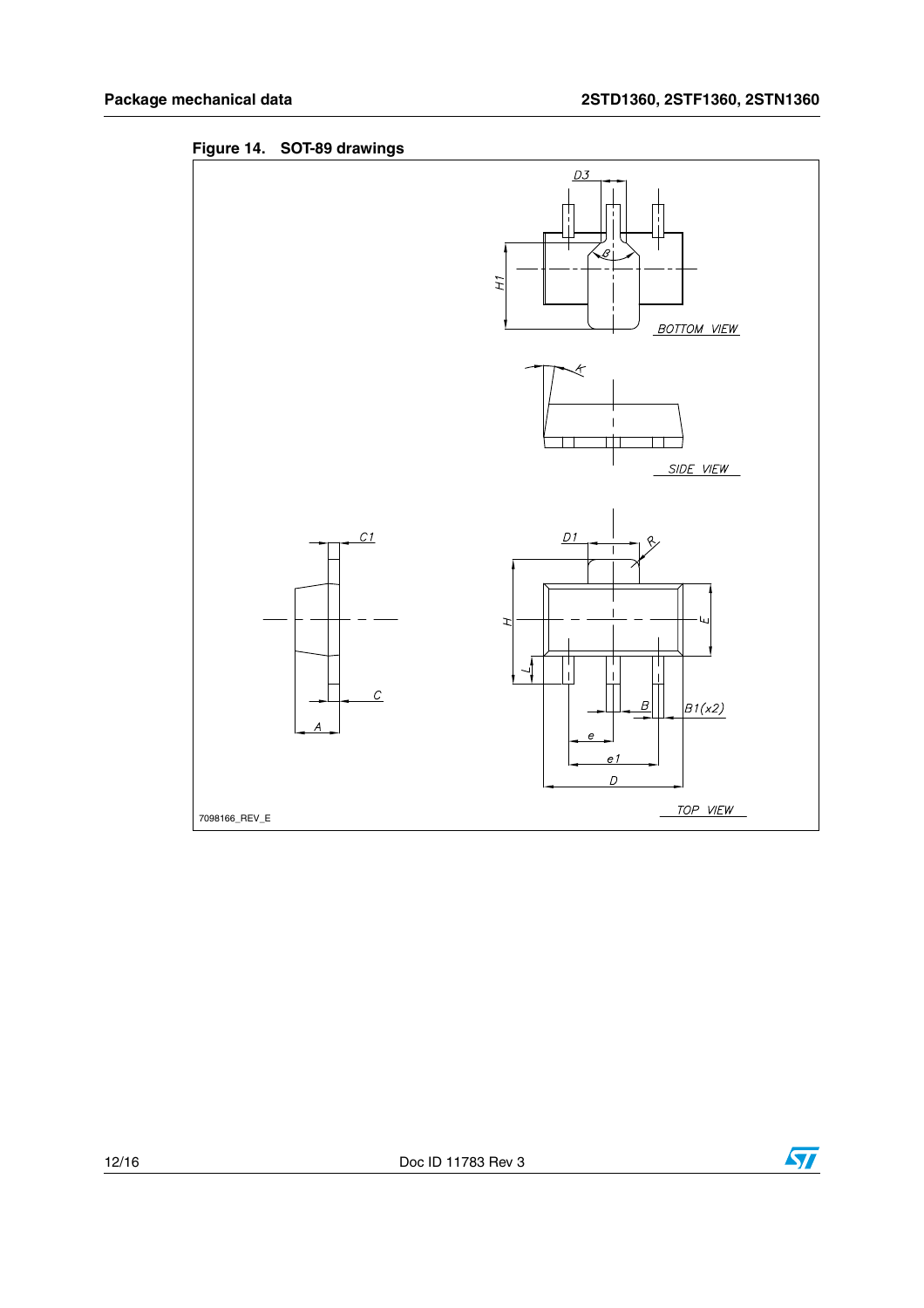

**Figure 15. SOT-89 recommended footprint**

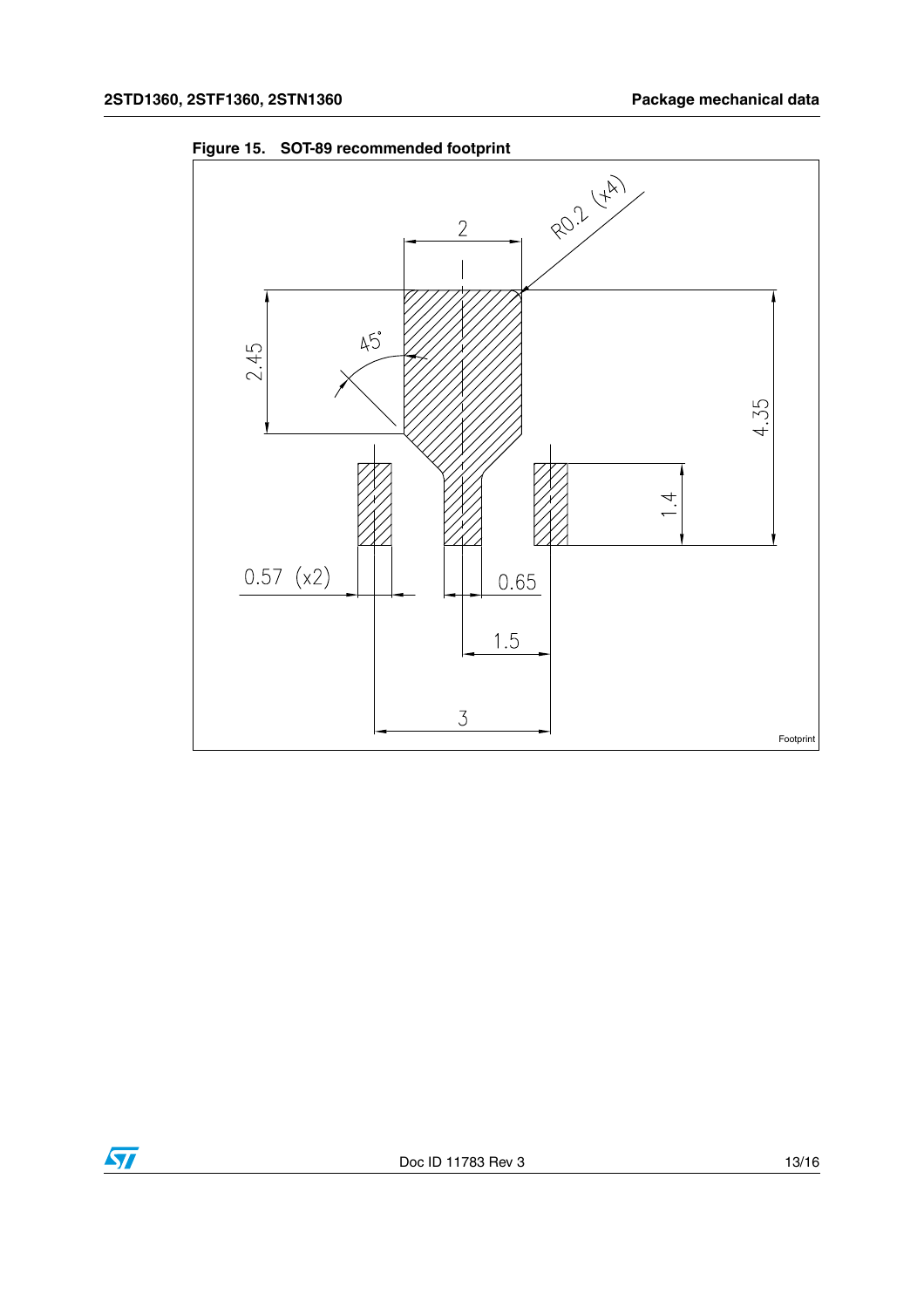| Dim.                    | mm   |      |              |  |  |
|-------------------------|------|------|--------------|--|--|
|                         | Min. | Typ. | Max.         |  |  |
| A                       |      |      | 1.80         |  |  |
| A1                      | 0.02 |      | 0.1          |  |  |
| $\sf B$                 | 0.60 | 0.70 | 0.85         |  |  |
| B1                      | 2.90 | 3.00 | 3.15         |  |  |
| C                       | 0.24 | 0.26 | 0.35         |  |  |
| D                       | 6.30 | 6.50 | 6.70         |  |  |
| e                       |      | 2.30 |              |  |  |
| e1                      |      | 4.60 |              |  |  |
| E                       | 3.30 | 3.50 | 3.70         |  |  |
| $\overline{\mathsf{H}}$ | 6.70 | 7.00 | 7.30         |  |  |
| V                       |      |      | $10^{\circ}$ |  |  |

**Table 8. SOT-223 mechanical data**



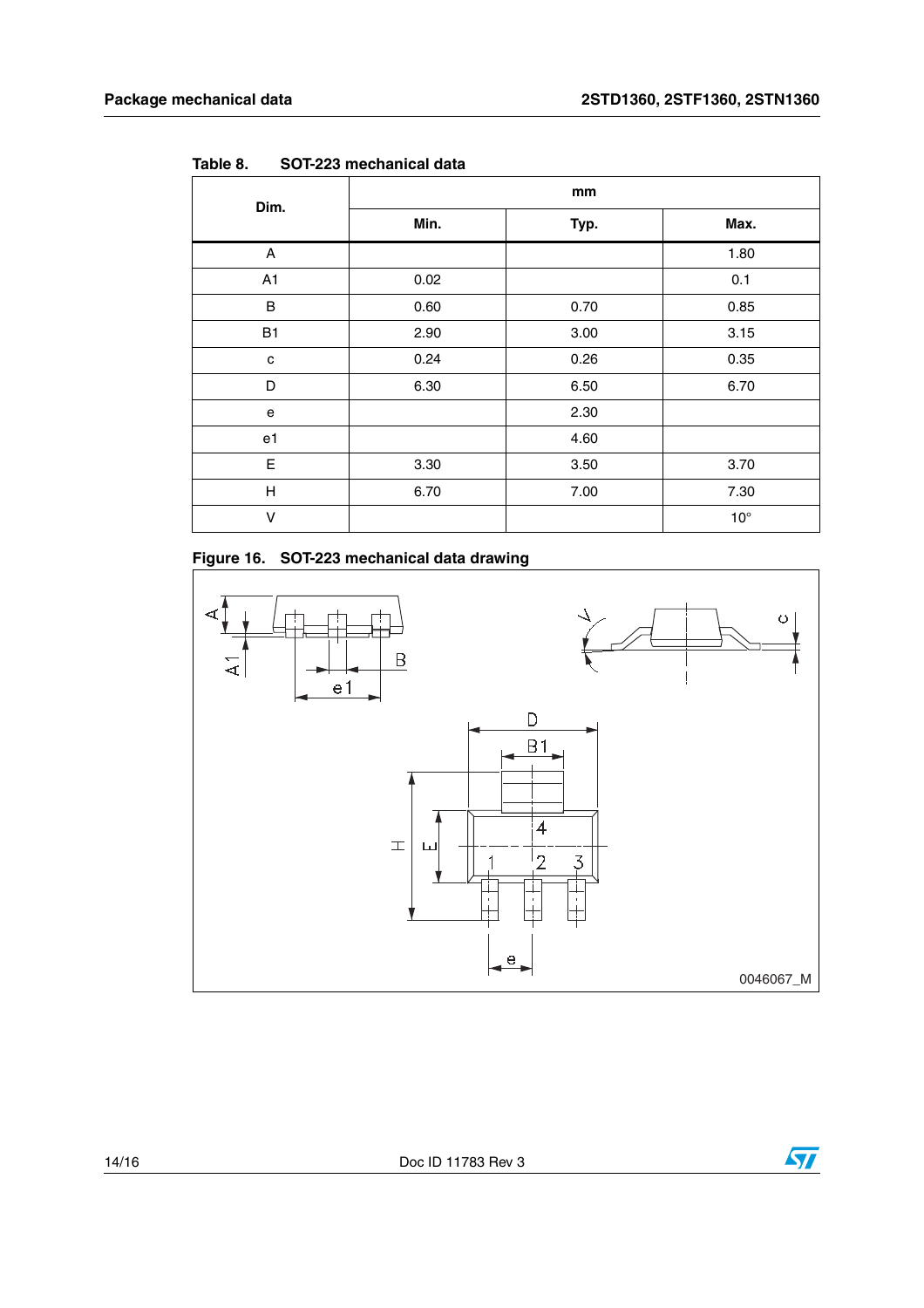# **4 Revision history**

**Table 9. Document revision history**

| <b>Date</b> | <b>Revision</b> | <b>Changes</b>                            |
|-------------|-----------------|-------------------------------------------|
| 21-Nov-2005 |                 | Initial release                           |
| 09-Oct-2009 | 2               | Added 2STD1360T4 in TO-252 (DPAK) package |
| 13-Aug-2012 | 3               | Modified: marking for DPAK in Table 1     |